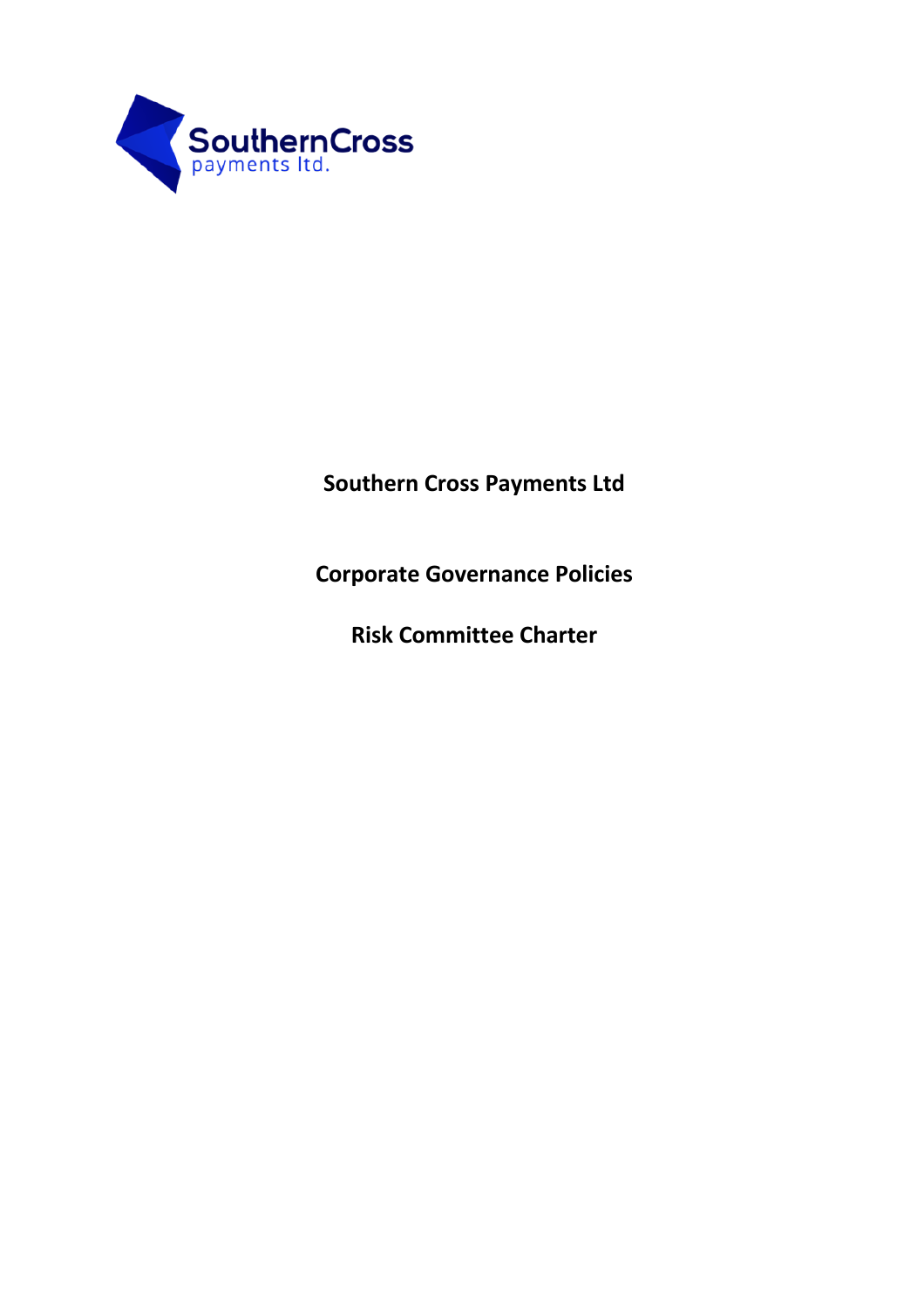# **1. Composition of the Risk Committee**

The Committee shall be members of, and appointed by, the Board of Directors and shall comprise at least 2 non-executive directors plus the Managing Director or Executive Chair, or 3 non-executive directors, where possible, with the secretary of the company being the secretary of the Risk Committee. All Committee members shall be financially literate. One member, who does not chair the Board, shall be appointed to chair the Risk Committee and be an independent non-executive director. At least one member shall have accounting and/or related financial management expertise as determined by the Board, along with another member who has experience in managing financial, operational and regulatory risk. All Committee members shall have a reasonable understanding of the sectors in which the Company participates.

# **2. Role of the Risk Committee**

The role of the Risk Committee is:

- monitor management's performance against the entity's risk management framework, including whether it is operating within the risk appetite set by the board;
- review any material incident involving fraud or a break-down of the entity's risk controls and the "lessons learned";
- receive reports from internal audit on its reviews of the adequacy of the entity's processes for managing risk;
- receive reports from management on new and emerging sources of risk and the risk controls and mitigation measures that management has put in place to deal with those risks;
- make recommendations to the board in relation to changes that should be made to the entity's risk management framework or to the risk appetite set by the board; and
- oversee the entity's insurance program, having regard to the entity's business and the insurable risks associated with its business.

# **3. Operations**

The Committee shall review risk matters at a minimum at least two (2) times a year. Minutes of the consideration of such matters are to be kept and provided to the Board as part of their next meeting papers.

# **4. Authority and Resources**

The board authorises the risk committee, through the risk committee chair, to;

- (a) to call upon any officer or employee of the Company, auditor or external party to provide the Committee with information or materials held by or available to him or her;
- (b) full access to senior management, risk and financial control personnel and any other relevant parties (internal and external);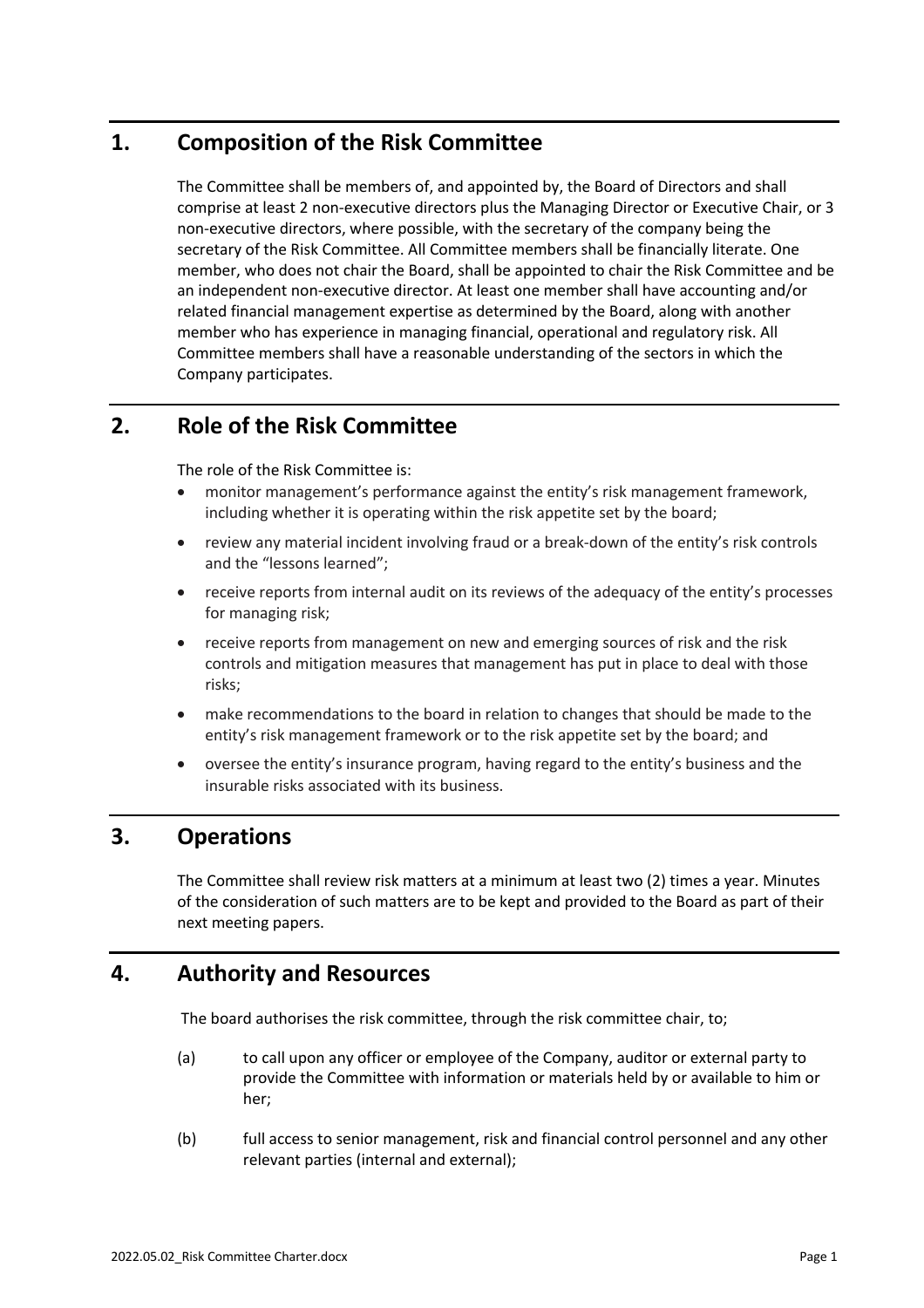- (c) meet separately with Chief Risk Officer (CRO) and auditor without management being present, if required by the Committee; and
- (d) when considered necessary or appropriate, the Committee may conduct or authorise investigations and may retain independent legal, accounting or other advisors.

# **5. Reporting to the Board and Shareholders**

To assist the Board to carry out its risk function, the Risk Committee should compile a report to the Board on, at least annually, on the following matters:

- (a) recommending any changes to the Charter to the Board
- (b) self assessing the effectiveness of the Risk Committee on a regular basis
- (c) the results of the review of risk management framework and internal control systems, including consideration of whether the Company has a material exposure to any particular risks;
- (d) referring to the Audit Committee any matters that have come to the attention of the Risk Committee that are relevant for the Audit Committee; and
- (e) other such matters as arise from time per Schedule 1.

## **6. Responsibilities**

Annual responsibilities of the Risk Committee are as set out in the Risk Committee Charter – Annual Action Points contained in Schedule 1.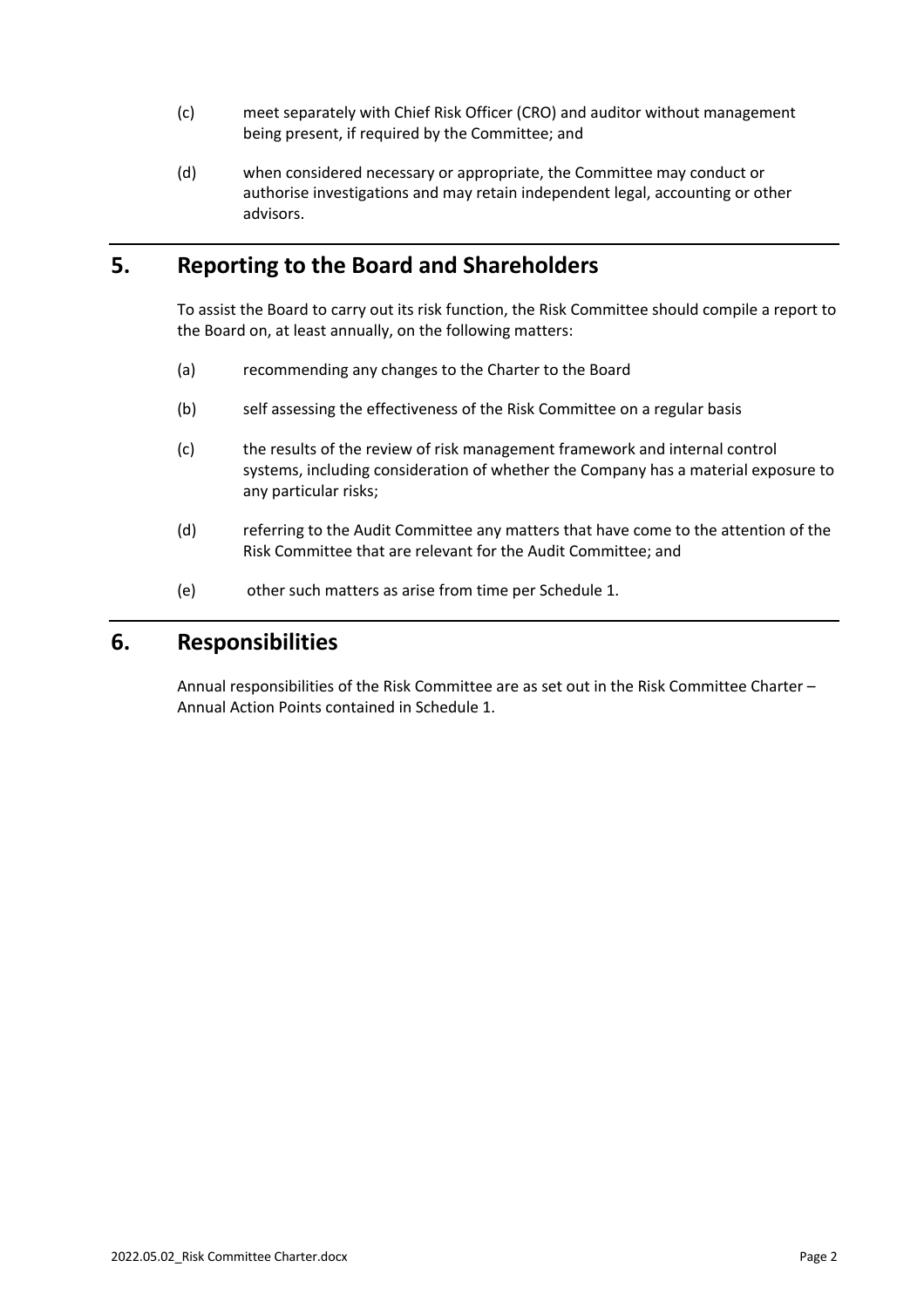## **Schedule 1 – Risk Committee Charter – Annual Action Points**

### **1. Financial Reporting and Internal Controls**

- (a) Hold a Risk Committee meeting no less than every six months, or as a relevant matter rises, whereby such matter has been notified by either Executive Chair or equivalent, a director, a subsidiary company director, Chief Risk Officer, Chief Financial Officer, Chief Engineer, Chief Operating Officer or AMLCO to the Chair of the Committee.
- (b) Review half---year, annual and, if applicable, quarterly financial statements.
- (c) Recommend the risk profile and risk appetite across the group for approval by the Board;
- (d) Review the Company's customer risk register, including the transactional volume ratio of high, to standard and low risk customers, taking into account the value of security deposits, rolling reserves, deferred funding and funds on deposit.
- (e) Recommend the group's risk management strategies and risk management frame work for approval by the Board;
- (f) approve and over see the process developed by management to identify principal risks, evaluate their potential impact, and implement appropriate systems to manage such risks;
- (g) approve principles, policies, strategies and processes for the management of risk.
- (h) receive reports from management concerning the risk implications of new and emerging risks, organisational change and major initiatives, in order to monitor them;
- (i) receive reports from management concerning resolution of significant risk exposures and risk events, in order to monitor them and as appropriate, if thought fit, approve them; and
- (j) Consider internal controls including the Company's policies and procedures to assess, monitor and manage financial risks (and other business risks if authorised), and the Company's risk management framework and systems generally.

With respect to specific categories of risk, review, from time to time, principles, policies, limits, standards, guidelines, management committee mandates and other significant procedures established by management. Categories of risk may include (but are not limited to) counterparty, regulatory compliance, market, operational, asset and liability, liquidity, and matters related to significant new business and change management initiatives.

#### **2. Management Systems**

With respect to the group's Compliance Management systems, the Committee shall:

(a) Approve and oversee the group's legal and regulatory compliance processes developed by management, including compliance by subsidiary companies, other Regulated Entities, and credit licence holders, and by internal trustees if any, and where considered necessary, commission and direct specific actions and assignment of responsibility to ensure compliance practices are adequate; and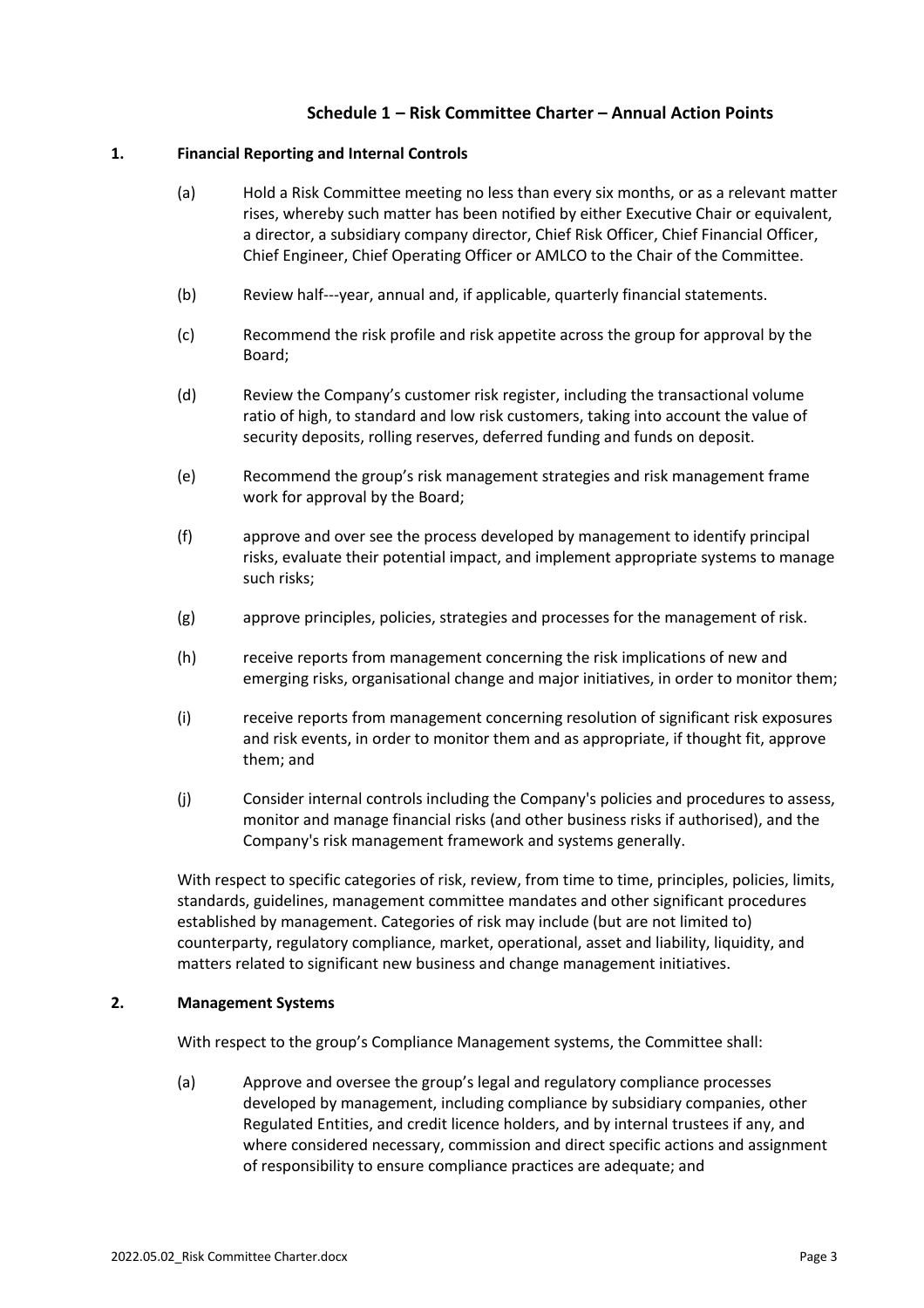(b) Receive reports from management concerning the group's compliance management processes, in order to consider and, if thought fit, approve or vary them.

### **3. Other Responsibilities**

The Committee shall:

- (a) Review issues raised by the Chief Risk Officer, and External Auditor, or Internal Audit (external and independent), that impact the risk management framework or the group's risk management;
- (b) in consultation with the Executive Chair or equivalent or the Managing Director, provide prior endorsement for the appointment of (and there after monitor his/her performance and objective setting) and, if relevant, removal of the Chief Risk Officer.
- (c) Review and make recommendations to the Board on draft statutory statements covering governance and risk management issues in accordance with the requirements of regulators; and
- (d) Direct any special investigations deemed necessary, and engage and consult independent experts where considered necessary or desirable to carry out its duties and rely on the advice of such experts.
- (e) Be available to meet with relevant regulators on request

### **4. Risk Categories and Types**

The following is the listing of the top 10 risk categories encompassed within the duties and responsibilities of the Risk Committee. Beside each category heading are the risk types, which may be considered by the Committee. This is not meant to be an exhaustive list and may change from time to time.

- **1.** Reputational
- **2.** Legal
- **3.** Key person
- **4.** Technology
	- **a.** Systems Failure, External Attack and Data loss- is the risk that our IT systems come under attack or fail.
	- **b.** PCI DSS Payment Card Industry Data Security Standards, which are a technical risk mitigation process, which may from time to time recommend certain technical or procedural controls be implemented to mitigate risks.
	- **c.** Disaster Event is the risk that may arise from key systems not being available for a lengthy period of time, for which the Copoany has Business Continuity and Disaster Recover plans.
- **5.** 5. Cyber Security
	- a. ISO27001 Data Security Standards, which are a technical procedural risk mitigation approach, which may from time to time recommend certain operational or procedural controls be implemented to mitigate risks.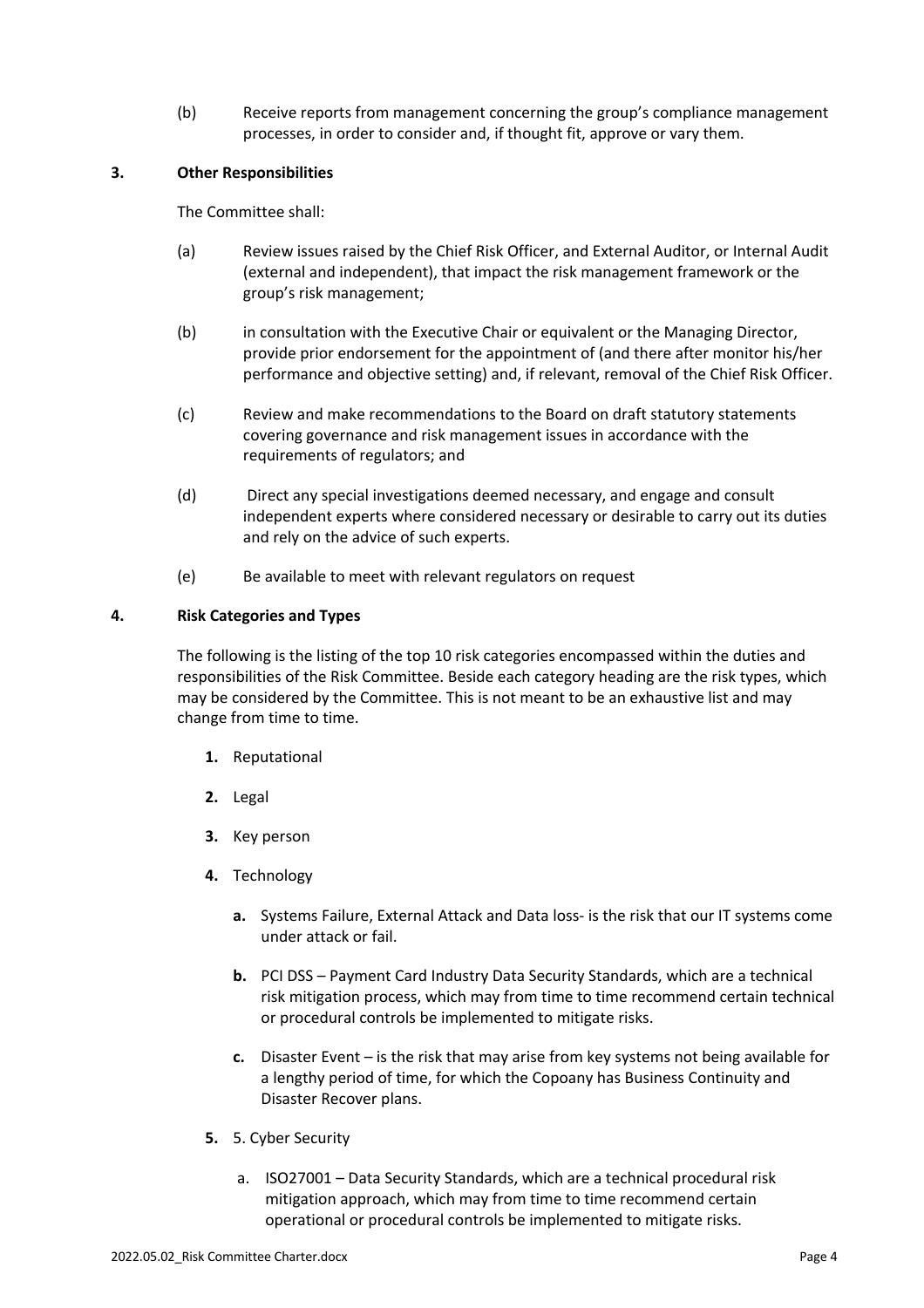- **6.** Capital/Finance/Credit/Liquidity
	- a. Credit and Counterparty The risk that the other party in an agreement will default / will not meet its contractual obligations in accordance with agreed terms.
	- b. Capital The risk of holding insufficient capital to meet licence obligations or growth objectives.
	- c. Liquidity The risk that iSignthis will be unable to service its cash flow obligations today or in the future.
	- d. Finance Error in financial reporting or fraud, causing an error in financial report. Including insufficient financial reporting controls.
- **7.** Corporate Governance
- **8.** Insurance
- **9.** Subsidiary
	- a. Operational
	- b. Regulatory/Licencing
	- c. Capital/Finance/Credit/Liquidity
	- d. Other
- **10.** Other (as requested by the Board).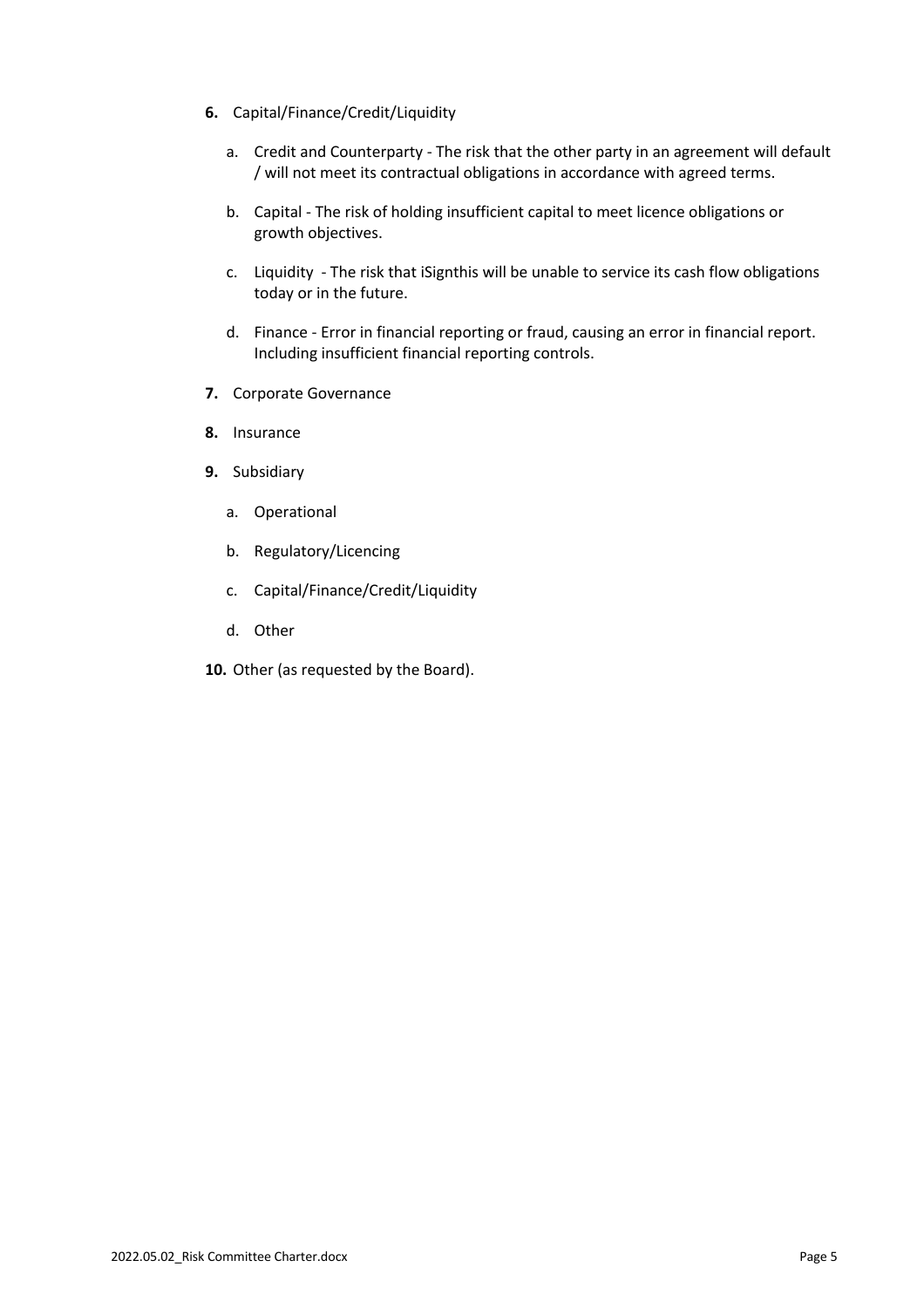## **Schedule 2 – Procedure for selection and appointment of external auditor**

### **1. Introduction**

The Risk Committee conducts the selection process and recommends a preferred external auditor to the Board. The Board may endorse the external auditor recommended by the Risk Committee and appoint the auditor. Alternatively the Board may wish to review the recommendation of the Risk Committee.

At the request of the Risk Committee, the chief financial officer and/or chief executive officer may assist the Risk Committee in the selection and appointment process including by proposal of an external auditor, together with a written supporting submission.

#### **2. Tender**

(a) Request for submissions

If the Risk Committee elects to undertake a tender process, the chief executive officer or chief financial officer will prepare or cause to be prepared a draft request for submissions that will be reviewed for approval by the Risk Committee (with such changes as it considers appropriate).

The request should contain sufficient information to enable a proposal and fee estimate to be given to the Company. The request should include information about the Company, its operations, its key personnel, its structure, its financials and any other relevant information.

The chief executive officer or chief financial officer will arrange for candidates to meet with a selection panel appointed by the Risk Committee.

#### (b) Selection Panel

The selection panel will comprise nominated members of the Risk Committee, and any other person the Risk Committee considers appropriate to assist it to assess the suitability of the external auditor.

### **3. Selection Criteria**

The preferred external auditor should best satisfy the selection criteria identified by the Risk Committee including:

(a) Fees

A candidate must provide a firm fee quotation for its audit services. Price will be only one of the relevant factors in the selection of a preferred external auditor.

(b) Independence

A candidate must satisfy the Risk Committee that it is independent and outline the procedures it has in place to maintain its independence.

The external auditor must be independent from, and be seen to be independent from, the Company.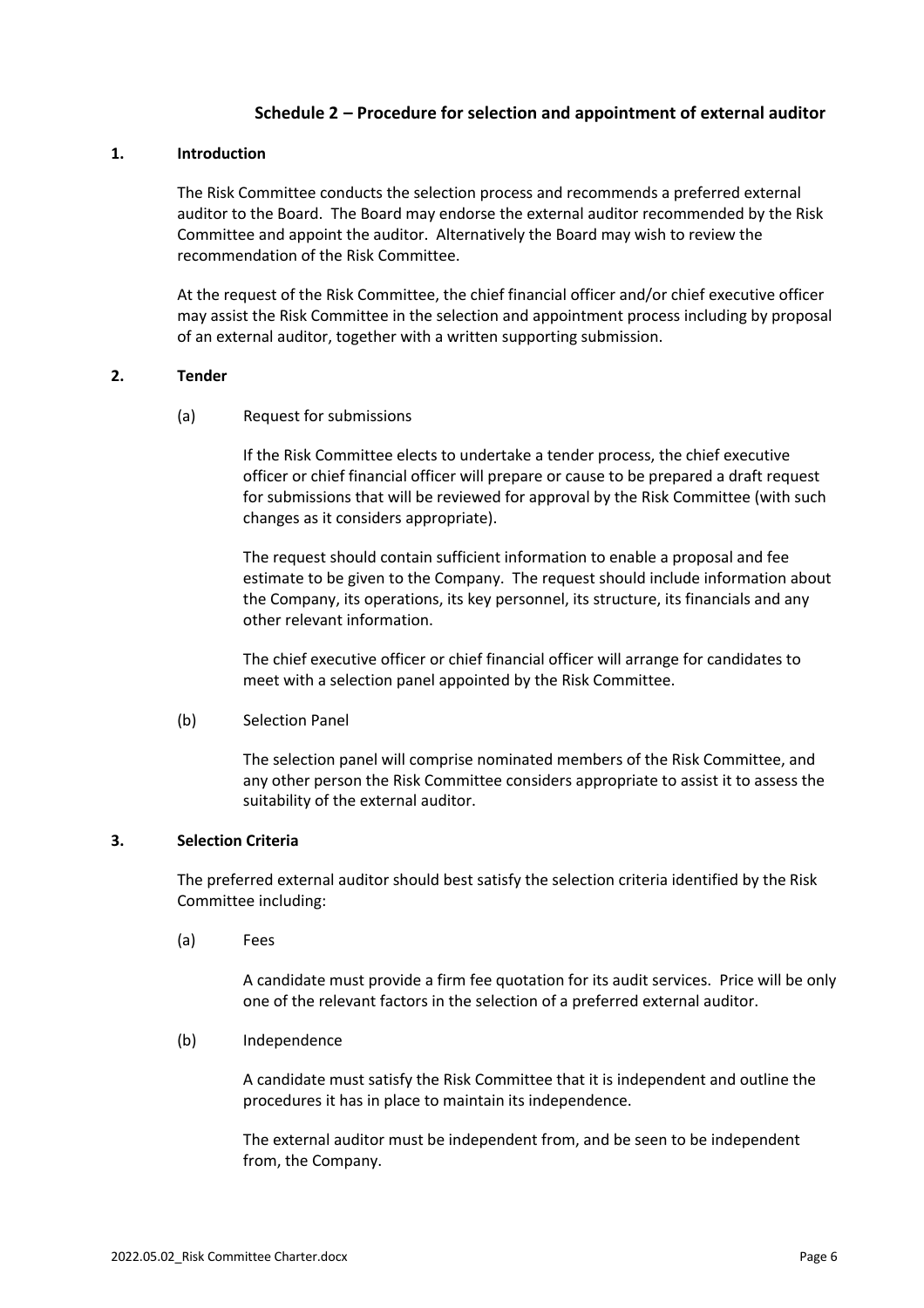In monitoring external auditor independence, the Risk Committee will have regard to the following principles:

- (i) monitor the number of former employees of the external auditor who were involved in auditing the Company and who are currently employed in senior financial positions in the Company, and assess whether this impairs or appears to impair the auditor's judgement or independence in respect of the Company. An individual auditor who was engaged by the external auditor and participated in the Company's audit shall be precluded from employment as chief executive officer or chief financial officer of the Company for a period of at least 12 months from the time of the audit; and
- (ii) consider whether taken as a whole, the various relationships between the Company and the external auditor and the economic importance of the Company (in terms of fees paid to the external auditor for the audit as well as fees paid to the external auditor for the provision of any non-audit services) to the external audit impair or appear to impair the auditor's judgement or independence in respect of the Company.
- (c) Scope of audit/issues resolution

A candidate must outline its response to the scope of audit in the request for submissions and any proposed procedures to address any issue of material significance or matter of disagreement with the Company's management.

The external auditor and the chief financial officer will be required to disclose to the Risk Committee all such issues of material significance and all matters of disagreement, whether resolved or unresolved.

(d) Non-audit work

A candidate must detail its approach to the provision of non-audit related services to the Company. Generally such work should be at most negligible.

If proposed otherwise, the Risk Committee must consider the circumstances in which the Company might use the external auditor for non-audit services. Matters to be considered include the extent, scope and potential value of non-audit fees and any circumstance where the external auditor may be required to review and rely upon work conducted by it in a non-audit capacity.

The scope of non-audit work must not be allowed to impinge upon the external auditor's independence (refer also to paragraph 4 below).

(e) Other matters

The selection criteria may include such other matters as the Risk Committee thinks fit.

#### **4. Policy on audit and non-audit services**

The Risk Committee will develop a policy that sets out the circumstances in which the Company may use the external auditor for other services. A copy of this policy will be provided to the external auditor.

The policy will be based on the following principles: